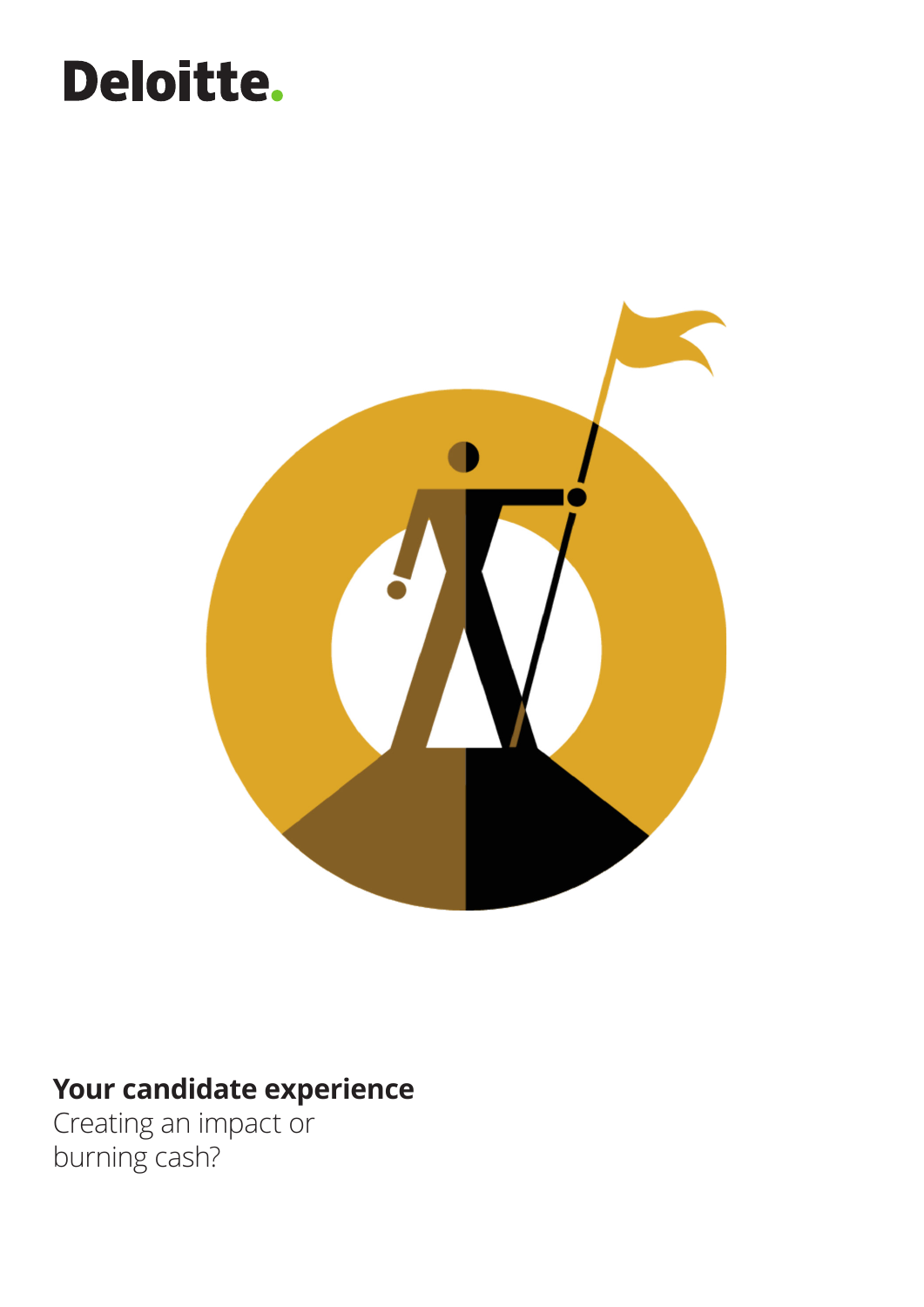# Introduction

As potential customers and influencers in the market, candidates' impact can reach far beyond the time spent "in your system."

According to Talent Board, since 2010 over 1,000 organizations globally have worked to define and measure candidate experience.1 This type of collaboration is unprecedented in the field of human resources and speaks to the critical importance branding and candidate experience have on an organization's ability to attract top talent. A recent study conducted by Harvard Business Review and ICM Unlimited released in March 2016 found that companies with 10,000 employees could be spending up to \$7.6 million in additional wages to compensate for a poor employer reputation.<sup>2</sup> There is no doubt that money spent improving candidate experience is likely money well spent; however, in order to be successful, organizations should consider doing three things: (1) Setting a clear experience strategy aligned to the business; (2) segmenting candidates and selecting technology that enables the desired candidate experience, and (3) creating consumer-grade candidate experiences and measuring success.

**Setting the right strategy**. Very few organizations take a holistic approach to talent acquisition and the impact it has on candidate experience. Most consider each step of the process (branding, sourcing, interviewing, hiring, onboarding) separately and craft disparate solutions. According to a study by Aberdeen Group, only 36 percent of companies have invested in a fully integrated talent acquisition strategy.<sup>3</sup> Getting integrated is a critical step to improving candidate experience.

Also important is aligning the candidate experience and branding strategy to the business strategy, which allows for a focused approach instead of an overwhelmed or reactive series of actions. The strategy should also be complementary to the overall corporate brand. Using marketing and communications resources that the enterprise already owns, such as the website platform, in-house creative resources, email marketing tools, and social channels, saves the Talent Acquisition function time and resources with the added benefit of staying true to the overarching corporate brand.

**Segment talent for smart investment**. Social media channels, technology platforms, support resources, recruitment marketing—there are many options to choose from. Determining where to invest to improve the candidate experience can seem overwhelming, which is why it's important to focus on areas of maximum impact as part of your overall strategy. In order to apply design thinking to the candidate experience, it is imperative to take the time to define and observe key talent segments, understand their needs, and focus on ways to improve the experiences most important to them. These improvements can then be prototyped, tested, and refined within the overall process, first through pilot initiatives and then broader adoption.

Increasingly organizations are enabling an integrated experience through a system of engagement that simplifies how candidates (and employees) access contextualized information, gain answers to their questions, and progress through steps of the hiring process and through to the onboarding experience. A solution, such as ConnectMe™, fosters a digital experience for candidates and employees that aligns with what they've come to expect in their daily lives.

It could be a mistake to assume that candidates all want or need the same things. For example, if your organization has a significant need for high-tech and digital talent, a straightforward and seamless experience driven by an updated technology platform is key. If hourly manufacturing talent is a primary focus, information and application capability across multiple devices and a simple process are crucial. The same holds true for branding—it's important to customize messages for key talent segments and communicate on channels each segment uses. Creating a detailed persona profile for each segment and mapping out their particular job search and candidate experience journeys provides great insight into how the moments that matter impact various segments.

#### **Creating experiences that turn candidates into**

**employees**. Understanding that having at least a "good" candidate experience is critical to maintaining your brand is just the first step to being successful. Organizations should be able to measure how effective they are at providing a positive candidate experience. Mastering the candidate experience process is not easy; however, the following four criteria should be evident in any organization that provides a leading candidate experience.

#### **1. Every candidate who interviews wants to join the organization.**

Eighty-three percent of talent say a negative interview experience can change their mind about a role or company they once liked, while 87 percent of talent say a positive interview experience can change their mind about a role or company they once doubted.4 This is not to say that every candidate who interviews will accept a position; however, candidates should want to join the organization based on their interview experience and how they felt from the first time they received a phone call.

A positive interview experience typically starts by providing candidates with interview process details in advance, greeting the applicants upon arrival, valuing their time during the interview, and providing prompt feedback after the interviews. Many organizations unintentionally create a perception for candidates that the company is doing candidates a favor by interviewing them. On the contrary, candidates should feel special through the interview process and receive appreciation for engaging with the organization. Whether a strong fit for role or not, every candidate should feel highly valued, exiting the interview process with a positive view of the organization.

#### **2. All candidates leave the recruitment process better than when they started.**

Candidates typically want to join an organization that has been helpful to them. The job search process is tiring and time consuming, and it is imperative candidates leave the recruiting process in a better place than they started. Recruiters can serve as valuable resources to candidates—resources that can advise candidates on resume and interview best practices, the market, and how the candidate can best position themselves for success—in your organization or at another one. Yes, that's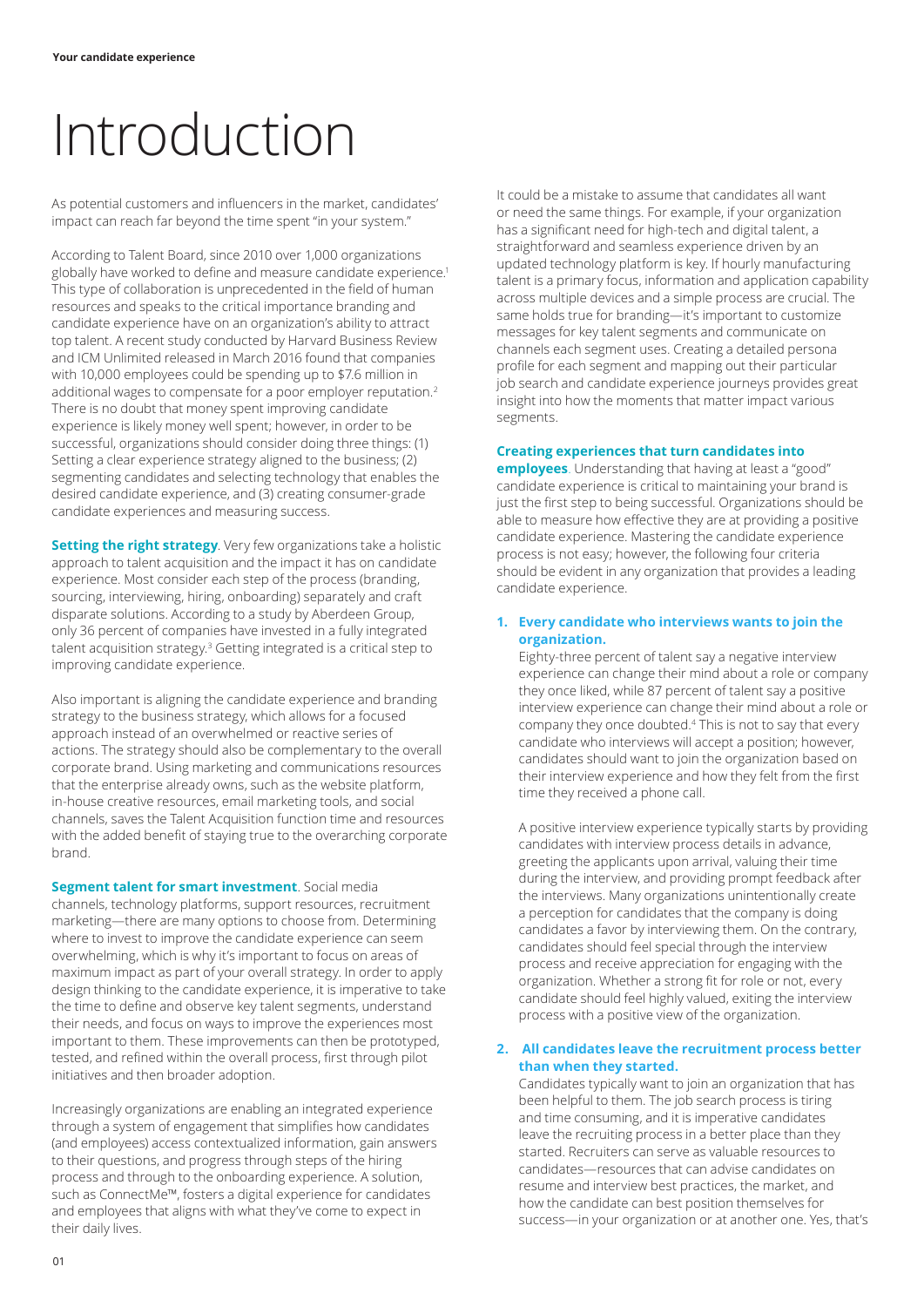right. Recruiters should help candidates position themselves for success—even if it is at a competitor. This approach fosters reactions from candidates like, "I interviewed at our competitor and they were incredibly helpful, and their process was great! I have even recommended them to a few friends." Not every candidate will join your organization. But EVERY candidate will have an opinion about whether your organization is worth joining.

#### **3. Every candidate is treated as a potential customer.**

According to Shortlister.com<sup>5</sup> 80 percent of candidates who experience an unsatisfactory recruitment process revealed that they openly tell people about their experience, and a third of these candidates will do so proactively. It is crucial that organizations realize the reality that all candidates are potential future customers, if they aren't already, and they may also be market influencers. Candidates' experience throughout the interview process will shape their impressions of the company and their likelihood to want to conduct and refer business in the future. Whatever their candidate experience, there is a high likelihood they will share the experience within their network, shaping an impression of your organization with other potential candidates and customers.

#### **4. Technology is used to measure success.**

According to new research by advisory company CEB, 70 percent of HR professionals thought that a positive candidate experience was important, but only 40 percent actually monitored it in some fashion.<sup>6</sup> How do Talent Acquisition teams go about measuring success? Tracking application completion rates, career drop-off rates, and declined offers are all important data points for measuring the effectiveness of the candidate experience you create. Surveys are also a great way to measure various aspects of candidate experience. Sixty percent of job seekers quit a job application in the middle due to its length or complexity.<sup>7</sup> If your application or interview process is cumbersome, you need to know so you can correct it. Surveying your candidates is also a great way to communicate that you value their feedback and recommendations on how you can improve in the future.

One media organization recently learned the hard way the impact of a poor candidate experience, when they determined that 18 percent of their rejected applicants were also customers of their company and that 6 percent of those disconnected their service and took their business elsewhere after having a bad recruitment interaction. The cost was a staggering \$5.4 million in lost revenue.8

A poor candidate experience can tarnish even the best employer brand, which ultimately can tarnish even the best consumer brand. Getting candidate experience "right" is one initiative organizations ignore at their own peril.

#### **Authors**

**Arthur H. Mazor** Global HR Service Delivery Practice Leader Deloitte Consulting LLP amazor@deloitte.com

**Bill Cleary** Senior Manager Deloitte Consulting LLP wcleary@deloitte.com

**Nicole Brender Brandis** Specialist Master Deloitte Consulting LLP nbrenderabrandis@deloitte.com

#### **Lead contributors**

The authors would like to thank the following individuals for their contributions to the report: **Gina Salama, Laura Joy Graham**

#### **Notes**

- 1. 2016 North American Candidate Experience Research Report; Talent Board, 2017.
- 2. Wade Burgess, "A Bad Reputation Costs a Company at Least 10% More Per Hire," Harvard Business Review, March 29, 2016.
- 3. Zach Lahey, "Talent Acquisition 2014: Reverse the Regressive Curse," Human Capital Management, Aberdeen Group, May 2014.
- 4. Paul Petrone, "9 Stats Key to Providing a Great Candidate Experience," LinkedIn Business, December 28, 2015.
- 5. "Unhappy candidates 'tell an average of three people' about poor recruitment," Shortlister.com.
- 6. Janie Smith, "First Impressions Count: The Cost of a Bad Candidate Experience," HCOnline, July 31, 2014.
- 7. Dave Zielinski, "Study: Most Job Seekers Abandon Online Job Applications," Society of Human Resources Management online, https://www.shrm.org/ ResourcesAndTools/hr-topics/technology/Pages/Study-Most-Job-Seekers-Abandon-Online-Job-Applications.aspx March 8, 2016.
- 8. Keenan Steiner, "Bad Candidate Experience Cost Virgin Media \$5M Annually—Here is How They Turned That Around," LinkedIn Business, March 15, 2017.